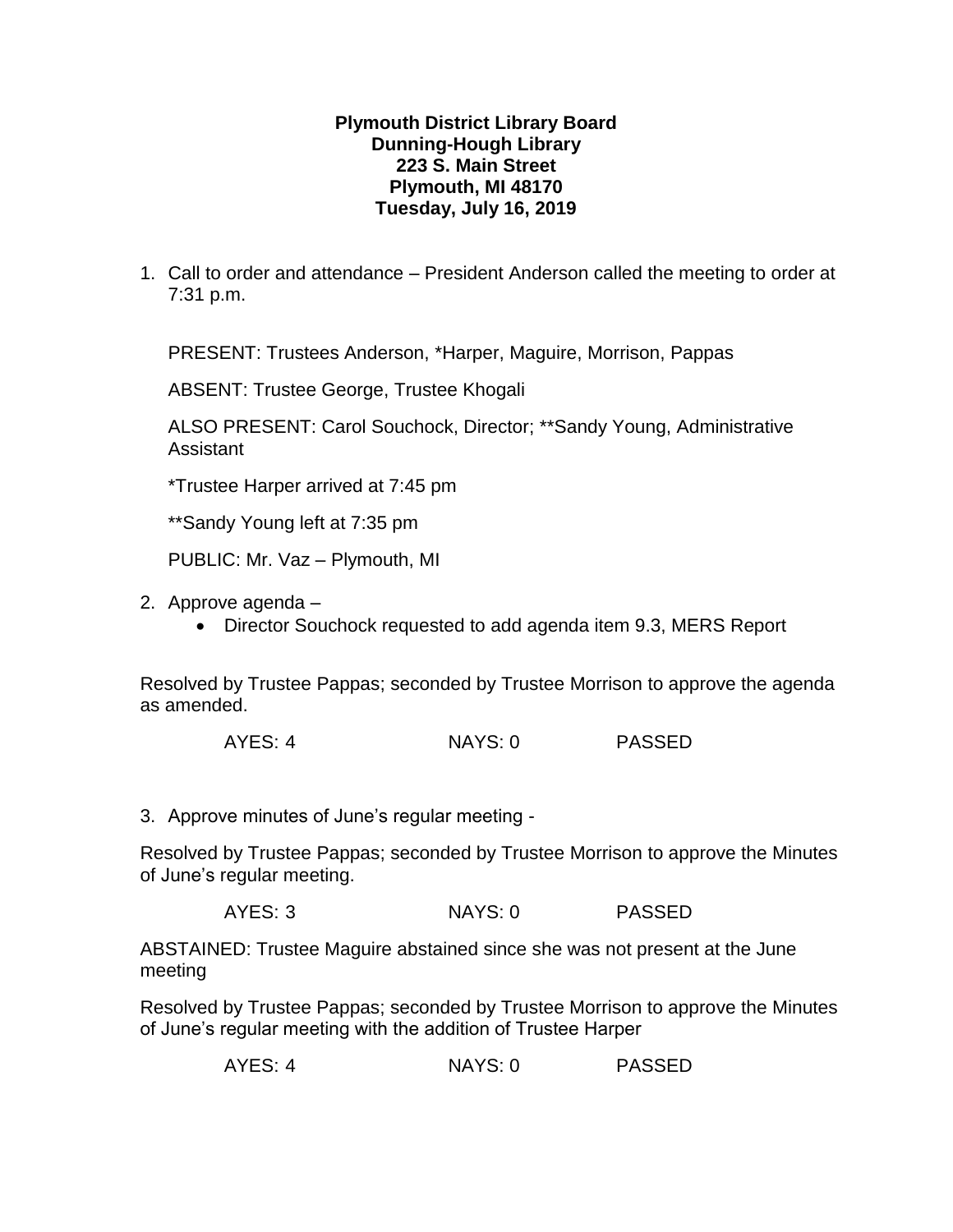- 4. Public comment
	- Mr. Vaz distributed his comments to the board, specifically addressing his concerns about not being able to obtain the labor and material costs for the emergency light fixtures. (Mr. Vaz's handout is available in the Library's copy of the July 2019 Board packet. Please request assistance from Administrative staff for access)
- 5. Financial report and list of June's bills
	- Director Souchock stated the Library is at 50% of the year and expenditures are on track
	- Director Souchock mentioned most of the changes that are seen are the final audit adjustments
	- Trustee Anderson asked if the Library will do another Community Foundation draw in the 2019 calendar year. Director Souchock said yes there will be another draw this year

Resolved by Trustee Maguire; seconded by Trustee Pappas to accept the financial report.

AYES: 5 NAYS: 0 PASSED

Resolved by Trustee Pappas; seconded by Trustee Maguire to approve for payment check numbers 28225 through 28336 and June's payroll and retirement transfers and monthly interest notices.

AYES: 5 NAYS: 0 PASSED

- 6. Librarians' Report
	- Director Souchock has nominated Trustee Steven Harper for the Michigan Library Association Heart of a Champion Award due to his exceptional assistance in the library field. The proposal was created with the help of Kathy Petlewski, our local history librarian
	- Director Souchock gave a visual presentation of the Library's new website, which is best described as 'blog-like'. With the changeover to this website, the Library no longer has to maintain two separate websites, which was labor intensive. This website is mobile friendly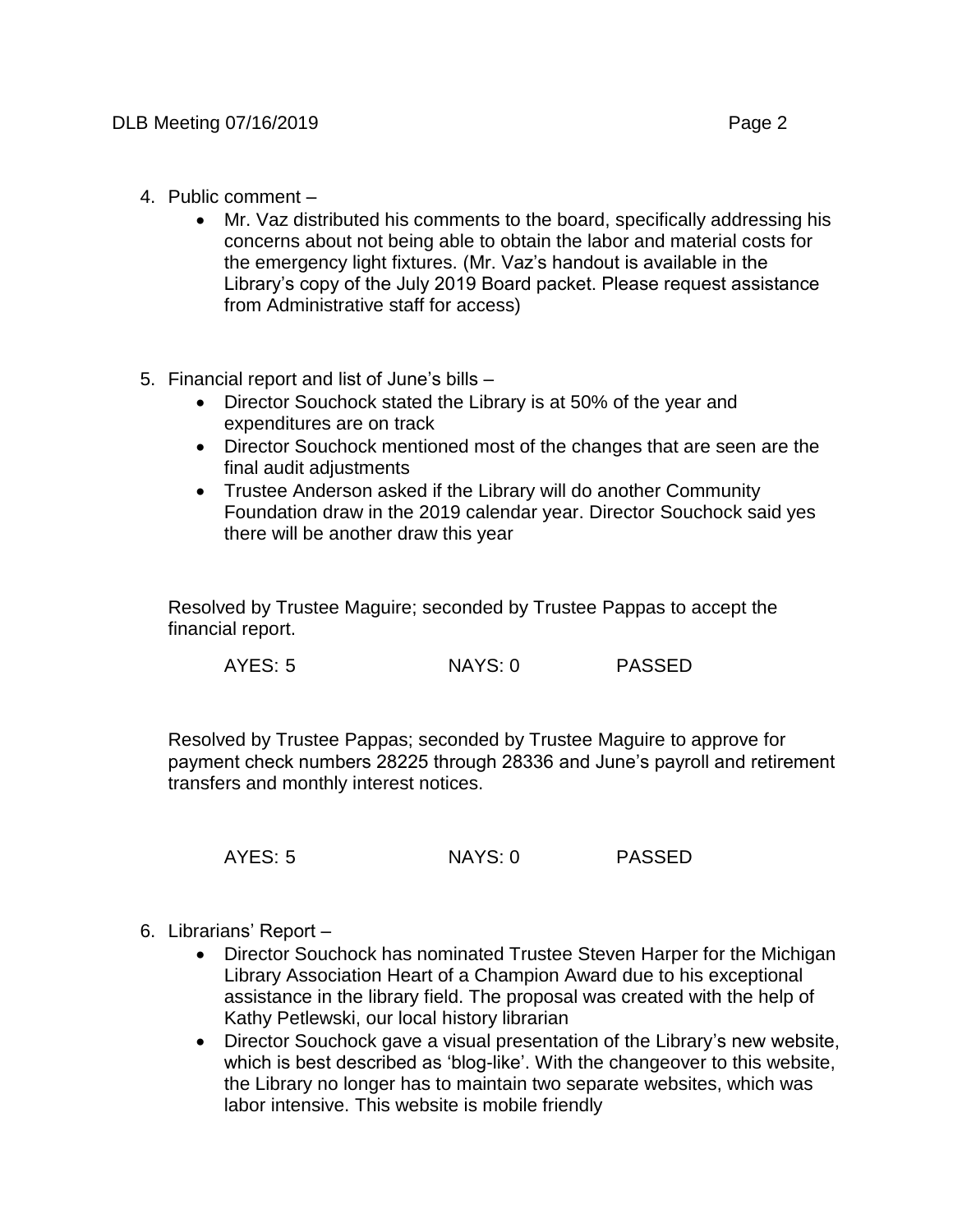- The mobile application is taking off at an accelerated rate
- The Library will be hosting a booth at the Fall Festival with a special focus on teens. Director Souchock is asking for board members to help man the booth during the Fall Festival weekend, September 6<sup>th</sup> – September 8<sup>th</sup>
- The Library is hosting events this Saturday in honor of the  $50<sup>th</sup>$ Anniversary of the Moon Landing from 9:30 am to 4:30 pm
- The Library's summer reading programs are going very well as evidenced by meeting room attendance of over 1300 people for this last month
- Director Souchock attended a work study session held by the City Commission to discuss the parking needs of the community. The Commission appears to be inclined to move forward with paid parking. A plan to do so will be created and presented by City staff
- 6.1 Trustee Reports None
- 7. Committee Reports
	- 7.1 Building Committee July 15, 2019 Meeting
		- Trustee Anderson said the committee will discuss its findings under agenda item 8.1
	- 7.2 Personnel Committee No Meeting
	- 7.3 Goals Committee– No Meeting
	- 7.4 Finance Committee No Meeting
- 8. Old Business
	- 8.1 Boiler Pumps & Misc. HVAC work
		- One of the two boiler pumps has failed. The hot water isolation valve, tied into the boilers, has also failed. Three bids were given to the Library. The second lowest bid, Gee & Missler, is being recommended for the job since they are providing the two year's labor and equipment warranty and because they put the boiler and the boiler pumps in previously

Trustee Harper moved the motion to not exceed \$25,000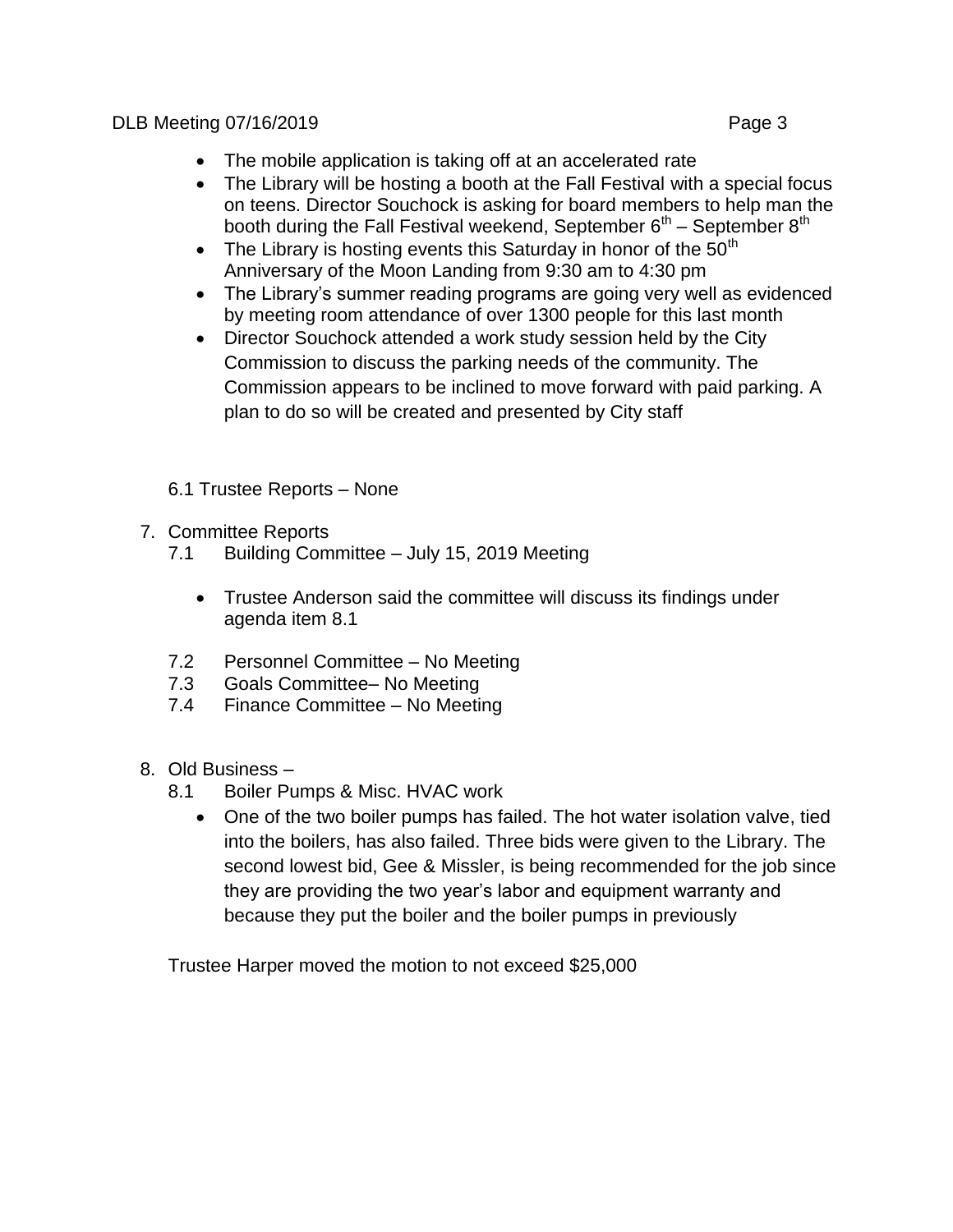Resolved by Trustee Harper, seconded by Trustee Pappas, to approve the Boiler Pumps and Misc HVAC work for \$25,000 and the associated budget adjustments

Roll Call:

| AYES: Anderson, Harper, Maguire, Morrison, Pappas | .h |
|---------------------------------------------------|----|
| NAYS:                                             |    |
| <b>RESOLUTION PASSED</b>                          |    |

- 9. New Business
	- 9.1 Acceptance of Gifts: January 2019 June 2019

Resolved by Trustee Harper, seconded by Trustee Pappas, to accept Gifts received by the Plymouth District Library from January 1, 2019 through June 30, 2019. Totaling: \$46,951.77

AYES: 5 NAYS: 0 PASSED

- 9.2 2020 Budget Calendar
	- The Board chose to meet for a Budget Work Study session on Saturday, September 28, 2019 at 9:30 am to work on the 2020 Library Operating Budget

Resolved by Trustee Harper, seconded by Trustee Pappas, to approve the proposed schedule for consideration of the 2020 Library Operating Budget, including Public Posting as required by Law.

AYES: 5 NAYS: 0 PASSED

- 9.3 MERS Report
	- Director Souchock gave the board the MERS Report, with details to be discussed in the near future. The Library remains at 76% funding